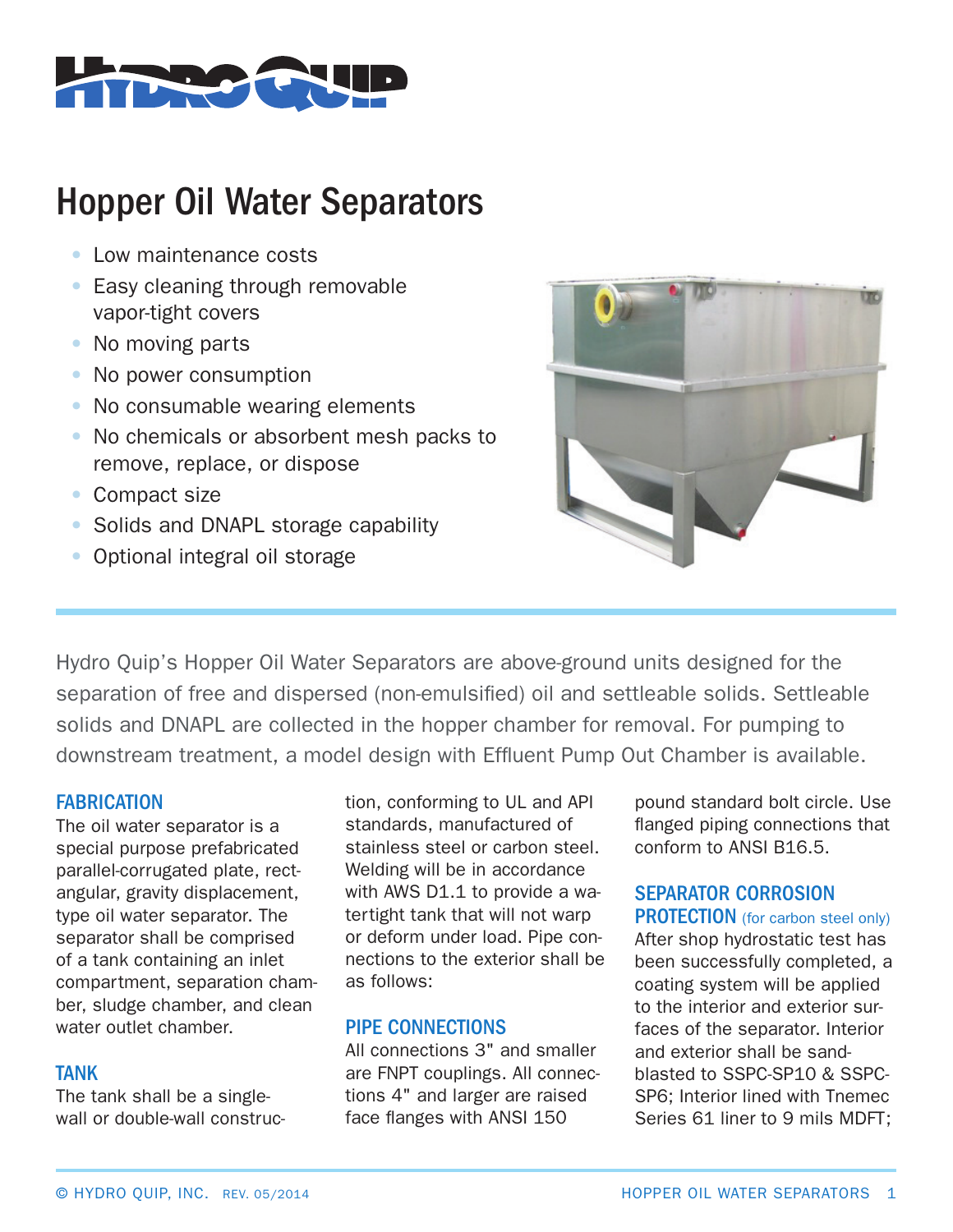Exterior coated with polyamide epoxy to 6 mils MDFT.

## LIFTING LUGS

The tank shall be provided with properly sized lifting lugs for handling and installation.

#### **COVERS**

The tank will be provided with vapor-tight covers for vapor control. Gas vents and suitable access openings to each compartment will be provided. The covers shall be constructed of marine grade aluminum and will be fastened in place. A gasket shall be provided for vapor tightness. 3⁄8" bolts and threaded knobs will be provided for cover attachment.

#### INLET COMPARTMENT

The inlet chamber shall be comprised of a non-clog diffuser to distribute the flow across the width of the separation chamber. The inlet compartment shall be of sufficient volume to effectively reduce influent suspended

solids, dissipate energy and begin separation. The media will sit above the sludge hopper.

### SEPARATION CHAMBER

The oil separation chamber shall contain the appropriate coalescing media specific media specific to your application. The media when installed in crossflow OWS shall meet US EPA Method 1664 Rev. A and also European Standard 858-1 for oil water separators.

## **BAFFLES**

An oil retention, underflow weir, and overflow weir will be provided. Underflow weir shall be positioned to prevent re-suspension of settled solids.

## SLUDGE HOPPER

The sludge hopper shall be located prior to and under the coalescing compartment for the storage of settleable solids and DNAPL. It shall also prevent any solids and DNAPL from entering the clean water chamber.

#### OIL SKIMMER

The oil separation chamber will be provided with a rotating pipe skimmer for gravity decanting of the separated oil to an external product storage tank or an optional integral product storage tank. Other various types of skimmers can be provided as an additional option.

#### CLEAN WATER CHAMBER

The tank will be provided with a clean water chamber, which allows the water to leave the separator by gravity flow through the clean water outlet port.

For models using Effluent Pump Out Chamber, water will leave separator by pumped flow. The chamber will be of sufficient volume to turn pump on/off.

## **VENTS**

Appropriately sized vents will be provided.

## HOPPER SEPARATORS SIZES

Estimated sizes based on standard flow rates, which is dependent on the type of oil.

Configurations can be modified to satisfy your sitespecific requirements.

| <b>Hopper OWS</b> | <b>Flow Rate</b> | <b>Size</b>    |
|-------------------|------------------|----------------|
| <b>AGS Series</b> | up to 20 gpm     | 4' long        |
| <b>AGM Series</b> | $20 - 60$ gpm    | 5' long        |
| AG Series         | 35-2000gpm       | $6'$ –20' long |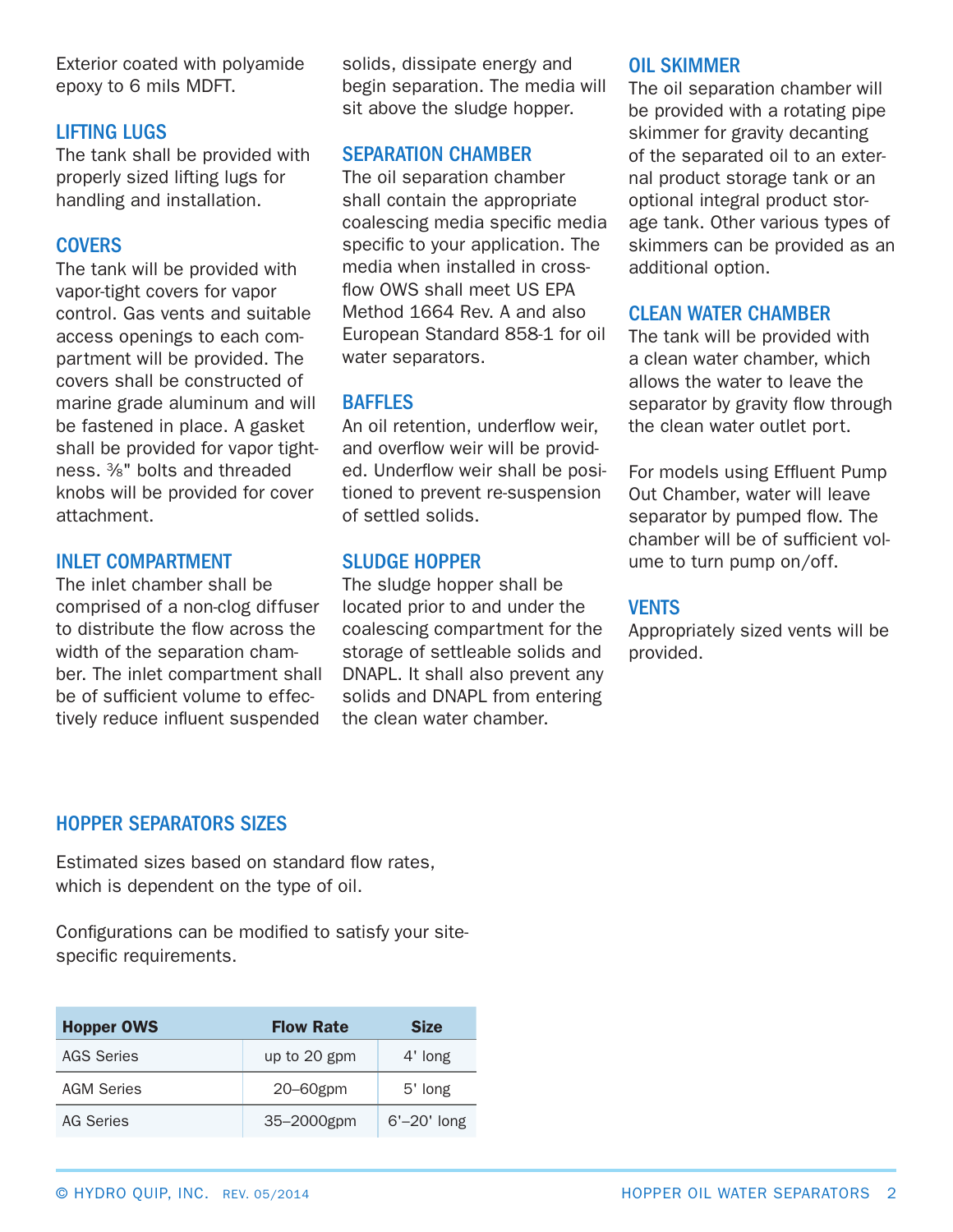## HP MODEL

## **SPECIFICATIONS**

\*Dimensions are approximate and flow rates are dependent on the type of oil, media, and temperature in your application.

| <b>Model</b>                        | <b>Flow Rate</b><br>(GPM) | <b>Diameter</b> | <b>Width</b><br>(IN) | <b>Length</b><br>(IN) | <b>Height</b><br>(IN) | <b>Capacity</b><br>(GAL) | <b>Sludge</b><br><b>Capacity (GAL)</b> |
|-------------------------------------|---------------------------|-----------------|----------------------|-----------------------|-----------------------|--------------------------|----------------------------------------|
| <b>AGS SERIES</b>                   |                           |                 |                      |                       |                       |                          |                                        |
| AGS-1SS-HP                          | $2 - 6$                   | 2"              | 16"                  | 48"                   | 48"                   | 75                       | $\overline{7}$                         |
| AGS-2SS-HP                          | $3 - 11$                  | 2"              | 28"                  | 48"                   | 48"                   | 134                      | 14                                     |
| AGS-3SS-HP                          | $5 - 17$                  | 2"              | 40"                  | 48"                   | 48"                   | 200                      | 21                                     |
| <b>AGM SERIES</b>                   |                           |                 |                      |                       |                       |                          |                                        |
| AGM-1SS-HP                          | $3 - 11$                  | 2"              | 16"                  | 60"                   | 48"                   | 89                       | 14                                     |
| AGM-2SS-HP                          | $6 - 22$                  | 2"              | 28"                  | 60"                   | 48"                   | 178                      | 28                                     |
| AGM-3SS-HP                          | $9 - 33$                  | 2"              | 40"                  | 60"                   | 48"                   | 267                      | 42                                     |
| AGM-1SS-HP-1H                       | $6 - 20$                  | 2"              | 16"                  | 60"                   | 60"                   | 96                       | 14                                     |
| AGM-2SS-HP-1H                       | $12 - 40$                 | 2"              | 28"                  | 60"                   | 60"                   | 194                      | 28                                     |
| AGM-3SS-HP-1H                       | 18-60                     | 2"              | 40"                  | 60"                   | 60"                   | 290                      | 42                                     |
| <b>AG SERIES</b>                    |                           |                 |                      |                       |                       |                          |                                        |
| AG-2-HP                             | 50                        | З"              | 28"                  | 72"                   | 56"                   | 314                      | 45                                     |
| AG-3-HP                             | 75                        | 3"              | 40"                  | 72"                   | 56"                   | 471                      | 68                                     |
| AG-4-HP                             | 100                       | 4"              | 52"                  | 72"                   | 56"                   | 809                      | 91                                     |
| AG-4-1H-HP                          | 150                       | 4"              | 52"                  | 84"                   | 72"                   | 928                      | 91                                     |
| AG-5-HP                             | 200                       | 6"              | 64"                  | 120"                  | 82"                   | 2062                     | 192                                    |
| AG-6-HP                             | 300                       | 8"              | 76"                  | 120"                  | 82"                   | 2474                     | 230                                    |
| <b>AG SERIES WITH DOUBLE HOPPER</b> |                           |                 |                      |                       |                       |                          |                                        |
| AG-7-DHP                            | 400                       | 8"              | 88"                  | 144"                  | 82"                   | 3858                     | 717                                    |
| AG-7-1H-DHP                         | 500                       | 8"              | 88"                  | 144"                  | 94"                   | 4487                     | 717                                    |
| AG-8-DHP                            | 600                       | 10"             | 100"                 | 144"                  | 108"                  | 5128                     | 820                                    |
| AG-8-1H-DPH                         | 700                       | 10"             | 100"                 | 144"                  | 120"                  | 5846                     | 820                                    |
| AG-9-DHP                            | 800                       | 10"             | 112"                 | 144"                  | 120"                  | 6575                     | 920                                    |
| AG-9-1H-DHP                         | 900-1000                  | 12"             | 112"                 | 168"                  | 120"                  | 7747                     | 1150                                   |
| AG-9-1H-2L-DHP                      | 1200                      | 14"             | 112"                 | 192"                  | 120"                  | 9997                     | 1380                                   |
| AG-10-DHP                           | 1500                      | 16"             | 124"                 | 192"                  | 120"                  | 11104                    | 1530                                   |
| AG-10-1H-DHP                        | 2000                      | 20"             | 124"                 | 216"                  | 132"                  | 13647                    | 1530                                   |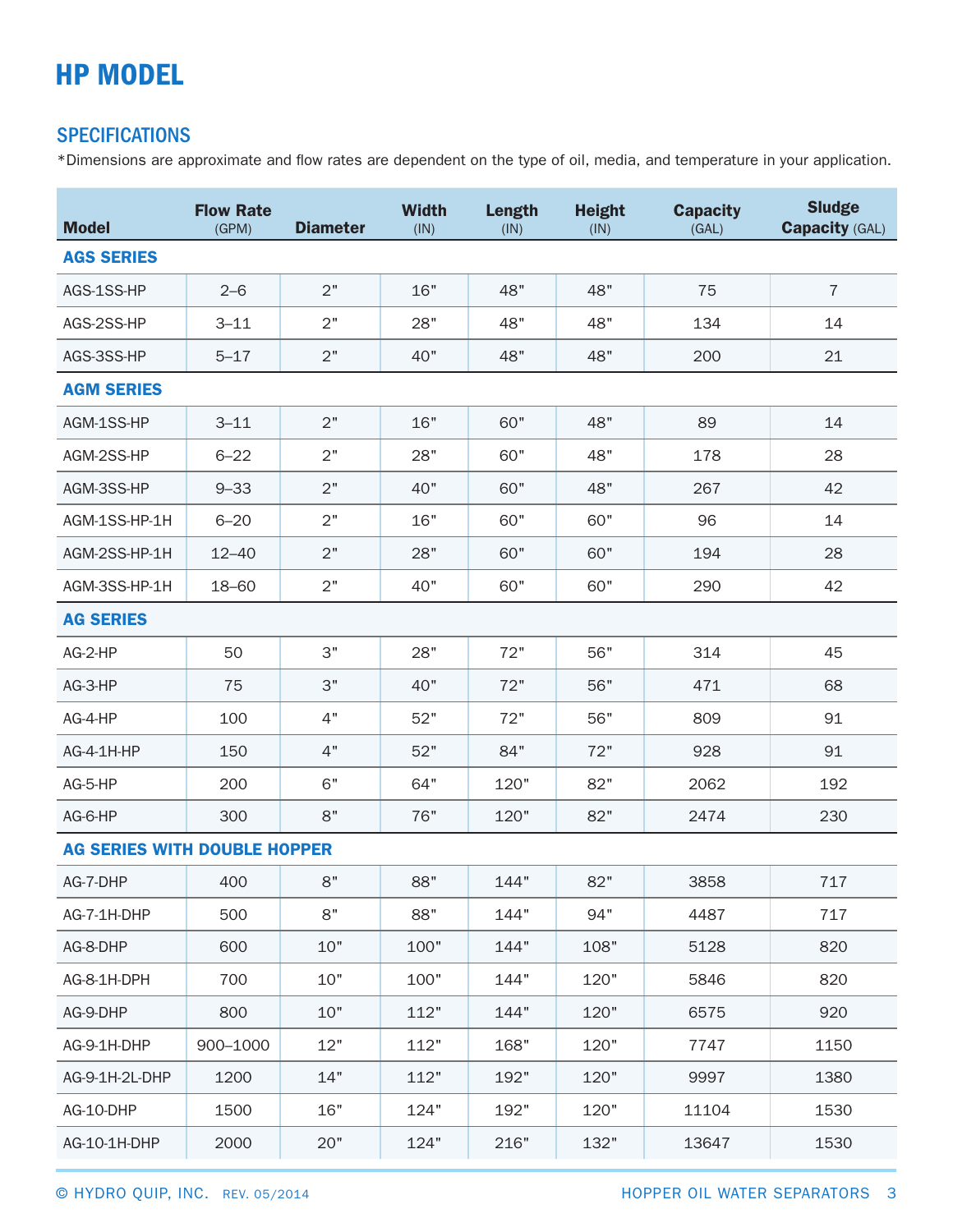## **HP MODEL** WITH EFFLUENT PUMP OUT CHAMBER

## **SPECIFICATIONS**

\*Dimensions are approximate and flow rates are dependent on the type of oil, media, and temperature in your application.

| <b>Model</b>                        | <b>Flow Rate</b><br>(GPM) | <b>Diameter</b> | <b>Width</b> | Length Height |      | <b>Capacity</b><br>(GAL) | <b>Sludge</b><br><b>Capacity</b><br>(GAL) | <b>Clean Water</b><br><b>Chamber</b><br><b>Capacity</b> |
|-------------------------------------|---------------------------|-----------------|--------------|---------------|------|--------------------------|-------------------------------------------|---------------------------------------------------------|
| <b>AGS SERIES</b>                   |                           |                 |              |               |      |                          |                                           |                                                         |
| AGS-1SS-30VH                        | $2 - 6$                   | 2"              | 16"          | 48"           | 48"  | 82                       | 14                                        | 30                                                      |
| AGS-2SS-60VH                        | $3 - 11$                  | 2"              | 28"          | 48"           | 48"  | 188                      | 28                                        | 60                                                      |
| AGS-3SS-90VH                        | $5 - 17$                  | 2"              | 40"          | 48"           | 48"  | 360                      | 42                                        | 90                                                      |
| <b>AGM SERIES</b>                   |                           |                 |              |               |      |                          |                                           |                                                         |
| AGM-1SS-30V-HP                      | $3 - 11$                  | 2"              | 16"          | 60"           | 48"  | 105                      | 14                                        | 30                                                      |
| AGM-2SS-60V-HP                      | $6 - 22$                  | 2"              | 28"          | 60"           | 48"  | 210                      | 28                                        | 60                                                      |
| AGM-3SS-90V-HP                      | $9 - 33$                  | 2"              | 40"          | 60"           | 48"  | 279                      | 42                                        | 90                                                      |
| AGM-1SS-36V-HP-1H                   | $6 - 20$                  | 2"              | 16"          | 60"           | 60"  | 142                      | 14                                        | 36                                                      |
| AGM-2SS-90V-HP-1H                   | $12 - 40$                 | 2"              | 28"          | 60"           | 60"  | 217                      | 28                                        | 90                                                      |
| AGM-3SS-150V-HP-1H                  | 18-60                     | 2"              | 40"          | 60"           | 60"  | 325                      | 42                                        | 150                                                     |
| <b>AG SERIES</b>                    |                           |                 |              |               |      |                          |                                           |                                                         |
| AG-2-HP                             | 50                        | 3"              | 28"          | 72"           | 56"  | 464                      | 45                                        | 150                                                     |
| AG-3-HP                             | 75                        | 3"              | 40"          | 72"           | 56"  | 696                      | 68                                        | 225                                                     |
| AG-4-HP                             | 100                       | 4"              | 52"          | 72"           | 56"  | 1109                     | 91                                        | 300                                                     |
| AG-4-1H-HP                          | 150                       | 4"              | 52"          | 84"           | 72"  | 1378                     | 91                                        | 450                                                     |
| AG-5-HP                             | 200                       | 6"              | 64"          | 144"          | 82"  | 2662                     | 192                                       | 600                                                     |
| AG-6-HP                             | 300                       | 8"              | 76"          | 156"          | 82"  | 3374                     | 230                                       | 900                                                     |
| <b>AG SERIES WITH DOUBLE HOPPER</b> |                           |                 |              |               |      |                          |                                           |                                                         |
| AG-7-DHP                            | 400                       | 8"              | 88"          | 168"          | 82"  | 5058                     | 717                                       | 1200                                                    |
| AG-7-1H-DHP                         | 500                       | 8"              | 88"          | 168"          | 94"  | 5987                     | 717                                       | 1500                                                    |
| AG-8-DHP                            | 600                       | 10"             | 100"         | 180"          | 108" | 6928                     | 820                                       | 1800                                                    |
| AG-8-1H-DPH                         | 700                       | 10"             | 100"         | 192"          | 120" | 7946                     | 820                                       | 2100                                                    |
| AG-9-DHP                            | 800                       | 10"             | 112"         | 204"          | 120" | 8975                     | 920                                       | 2400                                                    |
| AG-9A-1H-DHP                        | 900                       | 12"             | 112"         | 204"          | 120" | 10447                    | 1150                                      | 2700                                                    |
| AG-9-1H-DHP                         | 1000                      | 12"             | 112"         | 210"          | 120" | 10747                    | 1150                                      | 3000                                                    |
| AG-9-1H-2L-DHP                      | 1200                      | 14"             | 112"         | 228"          | 120" | 13597                    | 1380                                      | 3600                                                    |
| AG-10-DHP                           | 1500                      | 16"             | 124"         | 246"          | 120" | 15604                    | 1530                                      | 4500                                                    |
| AG-10-1H-DHP                        | 2000                      | 20"             | 124"         | 264"          | 132" | 19647                    | 1530                                      | 6000                                                    |